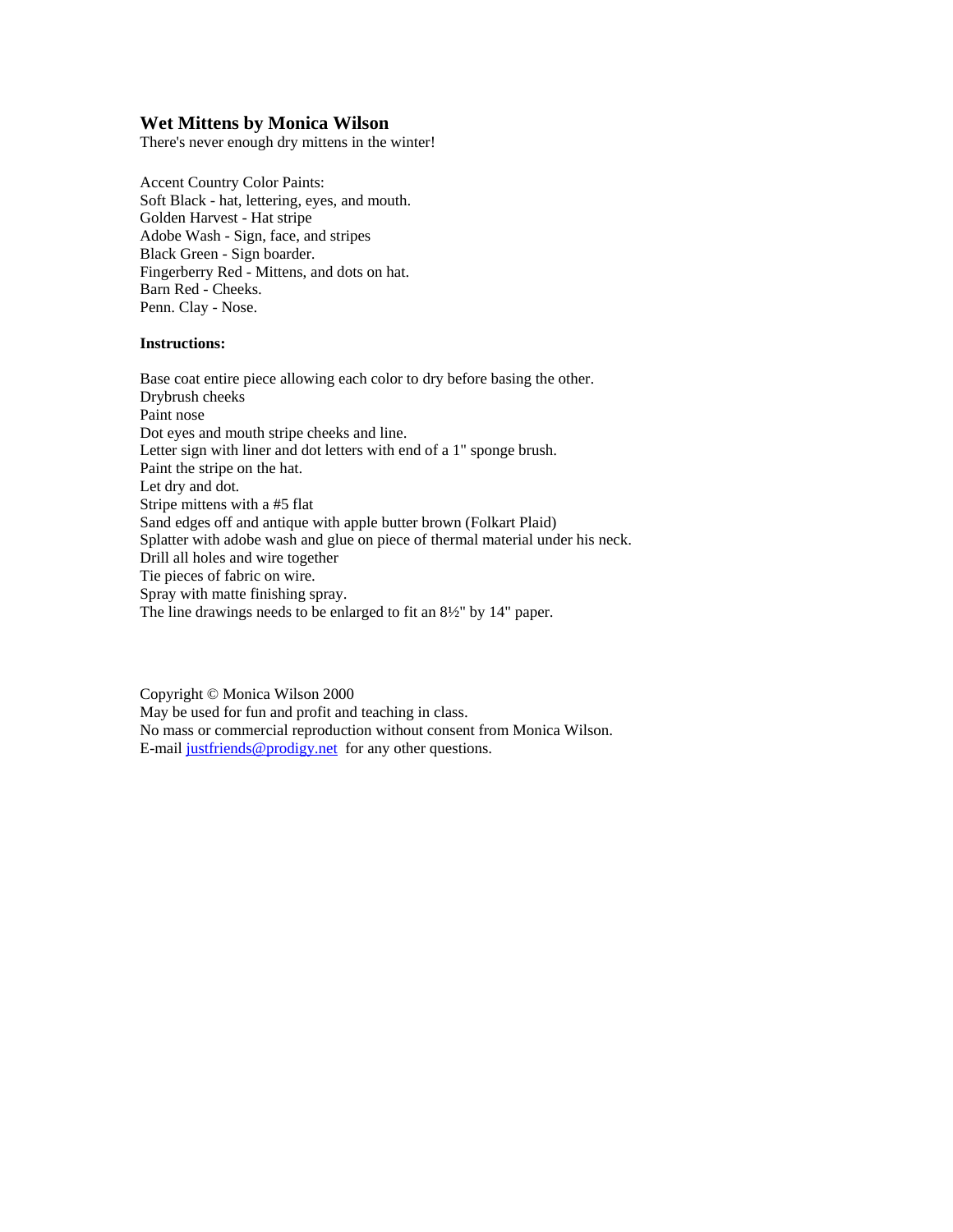工赚 KAII Proces cut stylees) -PIECE OF THERMAL. all lights Reserved ORn Mun Willow ド